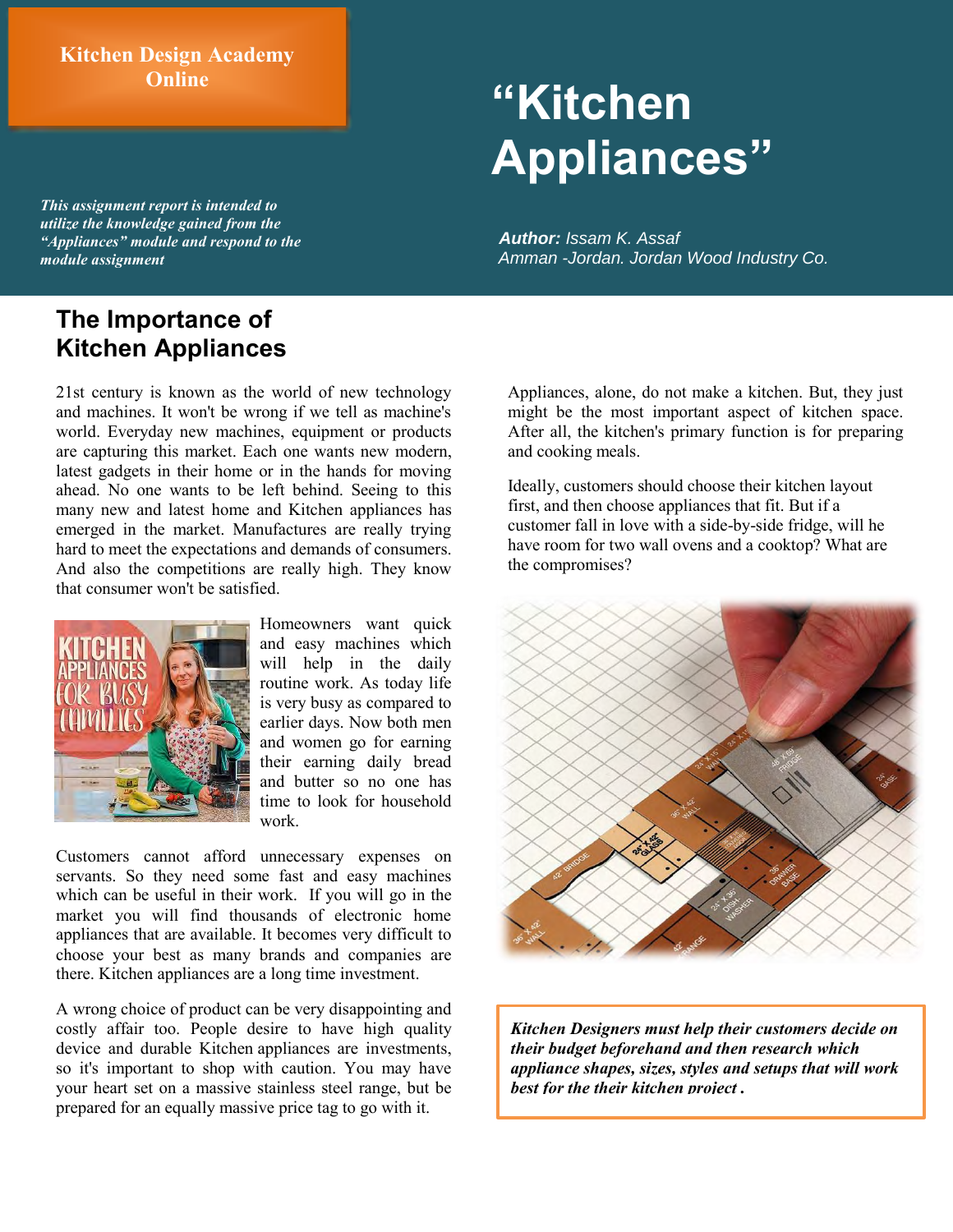# **Report Information**

**Author:** Issam K. Assaf **Title of Assignment:** Assignment-3: "Kitchen Appliances" **Assignor's/Coach's Name:** Mr. Valentin Tinc. **Assignment Dates:** Friday, April 24, 2015

# **Objectives**

- 1. Researching the most popular appliance brands and their price brackets. Review the top 5 brands.
- 2. Research , contrast ,and compare the following types of cooking: Induction, gas, electric, and steam oven.
- 3. Explaining Aga and why is it important for kitchen culture?
- 4. Telling Frigidaire story!
- 5. Present 3 images of kitchens with: canopy, undermouted rangehood, pull out Rangehood. Analyze the effect of their design to the wall units.
- 6. Drawing task of a unit in parallel projection.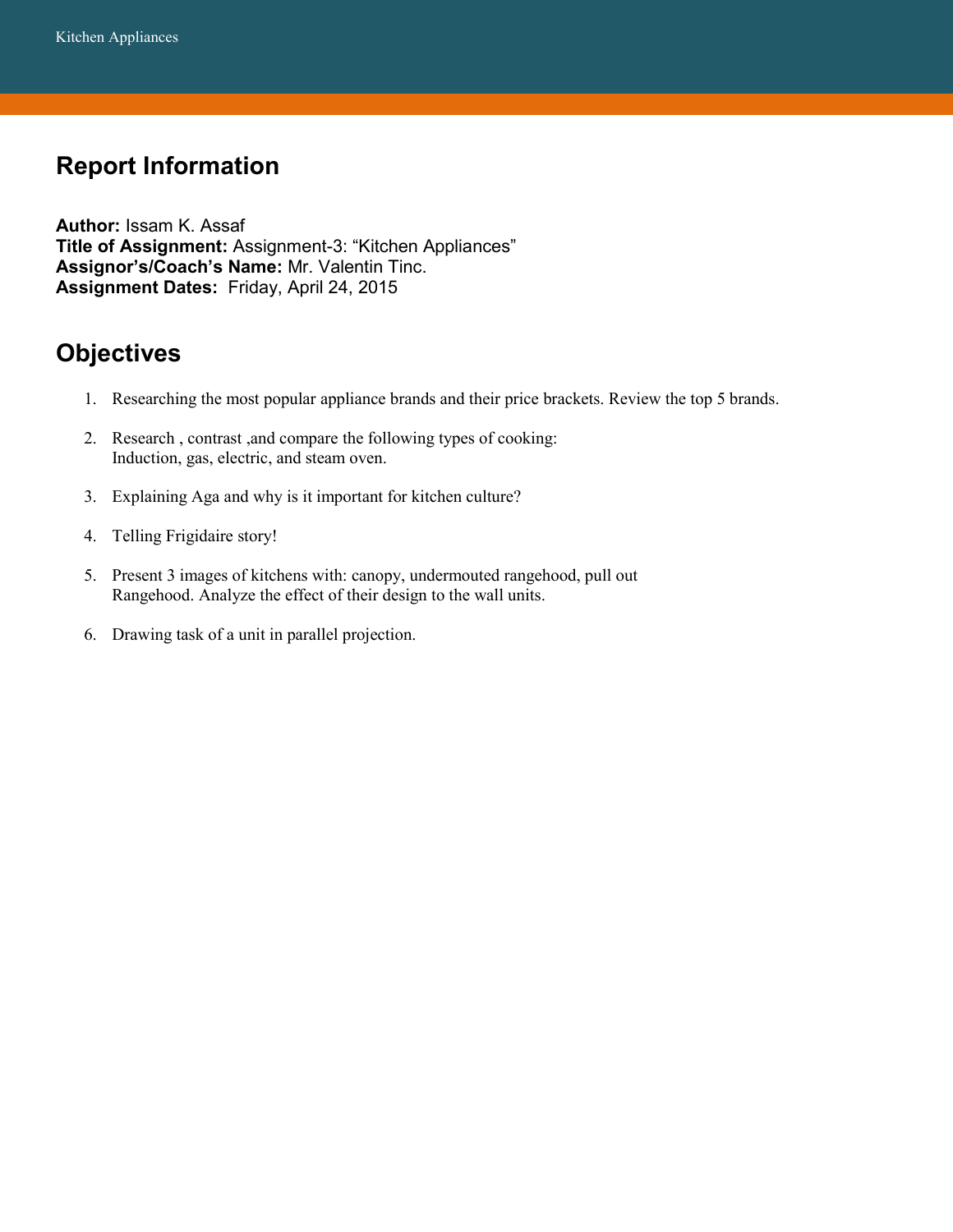# **1. The Most Popular Appliances**

Jordan Wood Industries (JWICO) is a leading Kitchen cabinet manufacturing player at the Middle East; Appliance dealers strive to display their products at JWICO's showroom. Only high quality brands are granted the opportunity. JWICO's customers are being offered a One-Stop-Shop for their kitchens cabinets, worktops, accessories, and appliances.

For over 40 years, JWICO professionals have helped tens of thousands of customers plan, execute, and install their dream kitchens that are made to last !, Along with worry-free customer service that saves customer time and money. This is how JWICO have always done business and this recipe has helped JWICO become a leader in the industry.

JWICO is matching its customer with 4,000+ appliances every year; Appliances are being carefully selected to meet JWICO's customer's needs, design, and budgets. The below chart information are based on 5 years of real selling data from Jordan local Kitchen Appliances industry. From the chart below, we can tell that the majority of Jordan kitchens are equipped with a Fridge, Hob, and Chimney hood, while most of the Kitchens hold many Small kitchen appliances (Coffee Machines, Warming Drawers, Stand Blenders, Waste Disposers, Water Coolers, and Juicers,…, etc)



**Kitchen Appliances Customer Purchases – JWICO Amman- Jordan 2013-2015**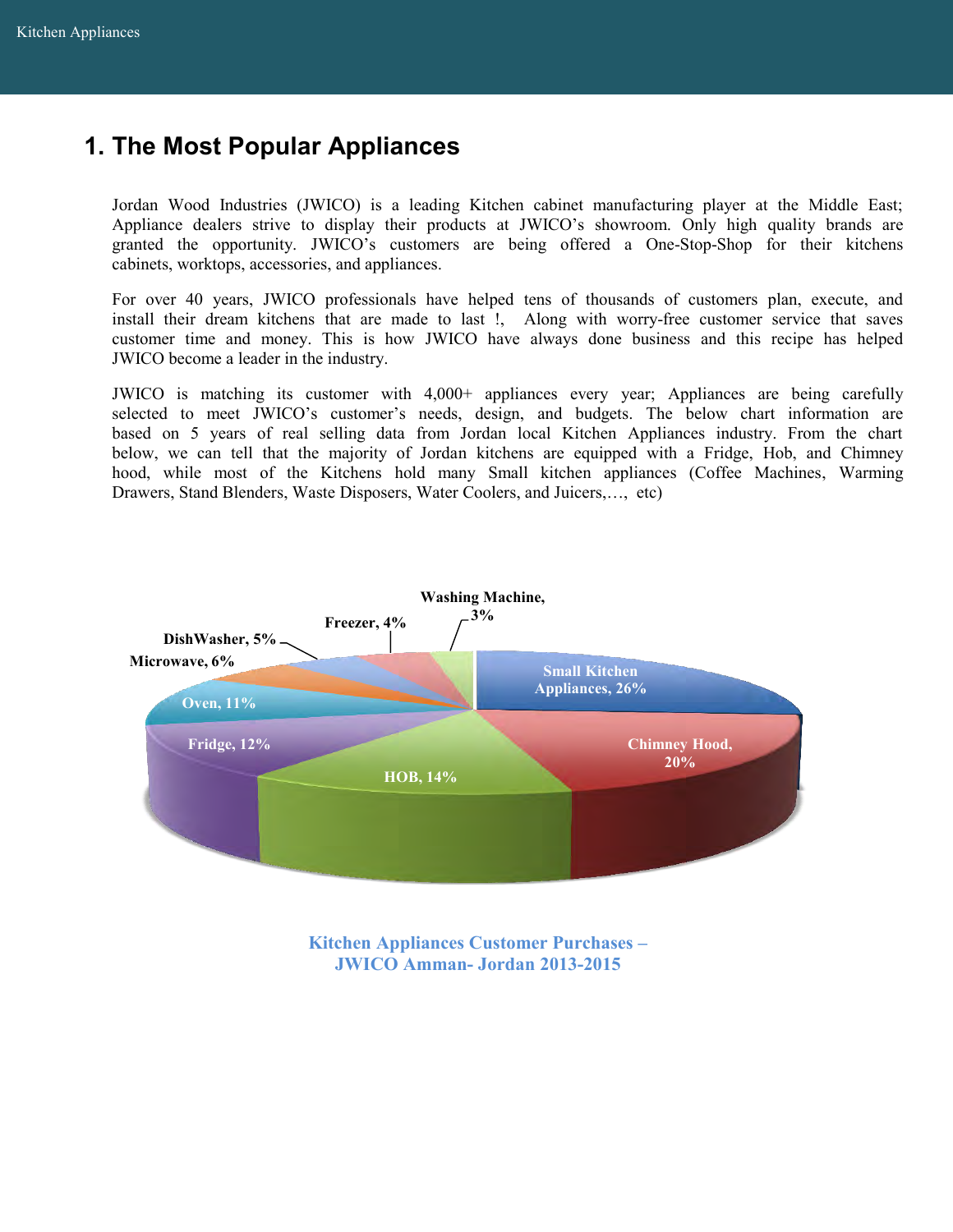### **1.1 Chimney Hoods:**

From the next chart, ARISTON seems to be number one customer's Chimney hood choice, About **48%** of the Jordanians have selected ATISTON Chimney for their Kitchens.

SCHOLTES Chimneys on the other hand have also gained the trust of **42%** of the customers, leaving the other brands 10% market share only!



#### **JWICO Amman- Jordan 2013- 2015**

MEILE, the German high-quality brand is clear to have the highest price in the Chimney hoods product range, this should justify its low sales volume, and on the other hand ARISTON  $\&$ SCHOLTES the Italian Brands are offering the market very competitive priced Chimneys and gaining the customers trusts.

| <b>Brand</b>      | <b>Average Price</b> |
|-------------------|----------------------|
| <b>MIELE</b>      | \$4,591              |
| <b>ELECTROLUX</b> | \$1,192              |
| <b>SCHOLTES</b>   | \$1,106              |
| <b>ELICA</b>      | \$904                |
| <b>TEKA</b>       | \$844                |
| <b>ARISTON</b>    | \$818                |
| <b>SMEG</b>       | \$780                |
| <b>FRANKE</b>     | \$690                |
|                   |                      |





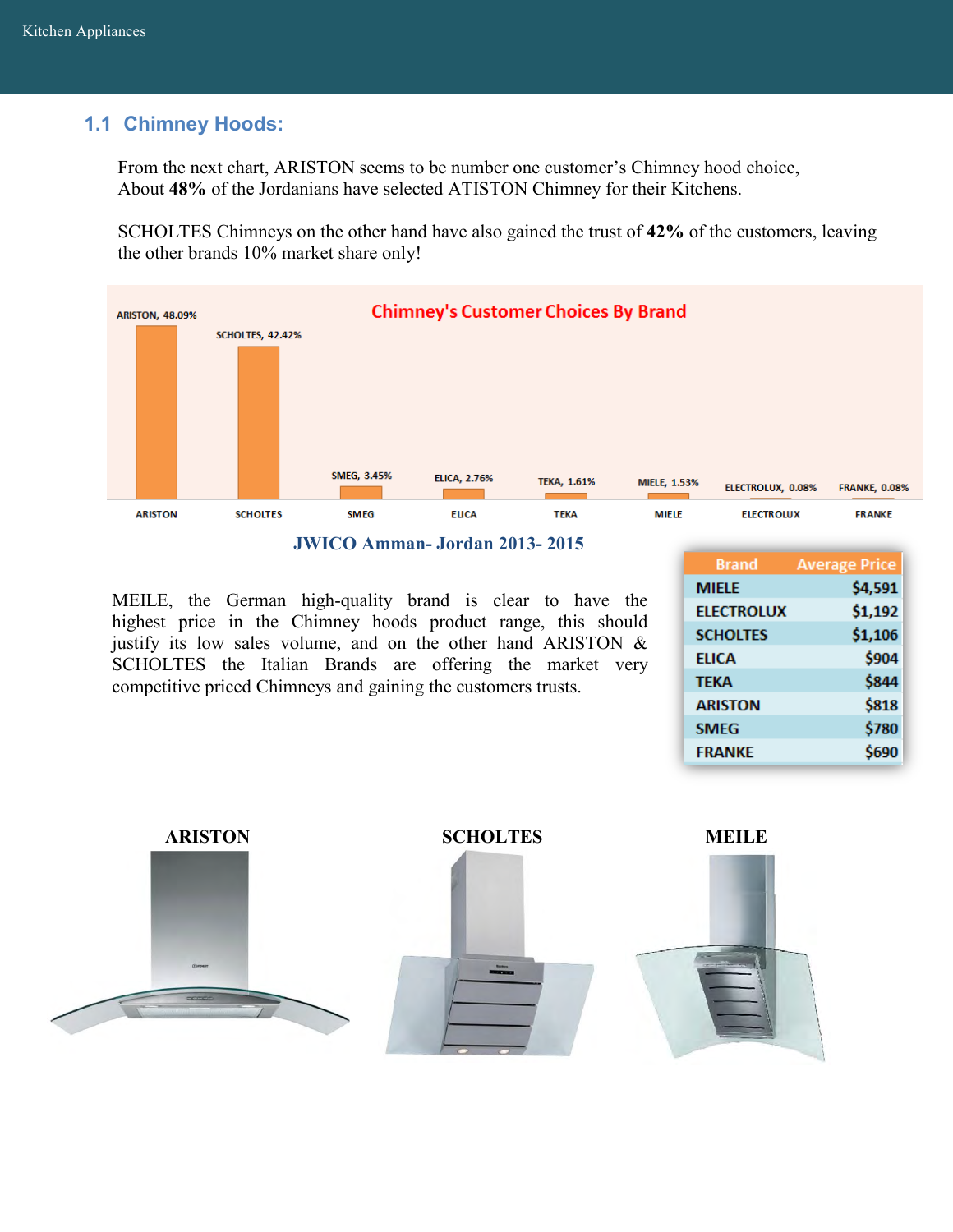### **1.2 Fridges:**

From the next chart, we can see that SCHOLTES, AEG. PHILCO and MAYTAG are in head to head competition when it comes to the Jordanian fridge market. The three brands are sharing 58% of the fridge market share. On the other hand, ARISTON, MABA, and GE are competing on 19% of the market, and again MIELE is not doing well in the Jordanian Fridges market.



#### **JWICO Amman- Jordan 2013- 2015**

From the data on the next table and the previous section "Chimney hoods, we can tell that the Jordanian appliances market is mainly driven by the customers budgets and product prices competitiveness.

*Jordanians are willing to spend an average of 1,300\$ USD on their Fridge purchase.* 



| Brand          | <b>Average Price</b> |
|----------------|----------------------|
| U-LINE         | \$6,315              |
| MIELE          | \$4,738              |
| <b>ELECTRO</b> | \$2,147              |
| MABA           | \$2,140              |
| MAYTAG         | \$1,999              |
| FRIGIDAI       | \$1,858              |
| G.E            | \$1,228              |
| <b>SCHOLTE</b> | \$1,205              |
| <b>ELECTRO</b> | \$1,181              |
| PHILCO         | \$1,172              |
| <b>ARISTON</b> | \$1,143              |
| <b>TEKA</b>    | \$1,013              |
| AEG            | \$993                |
| <b>SMEG</b>    | \$687.               |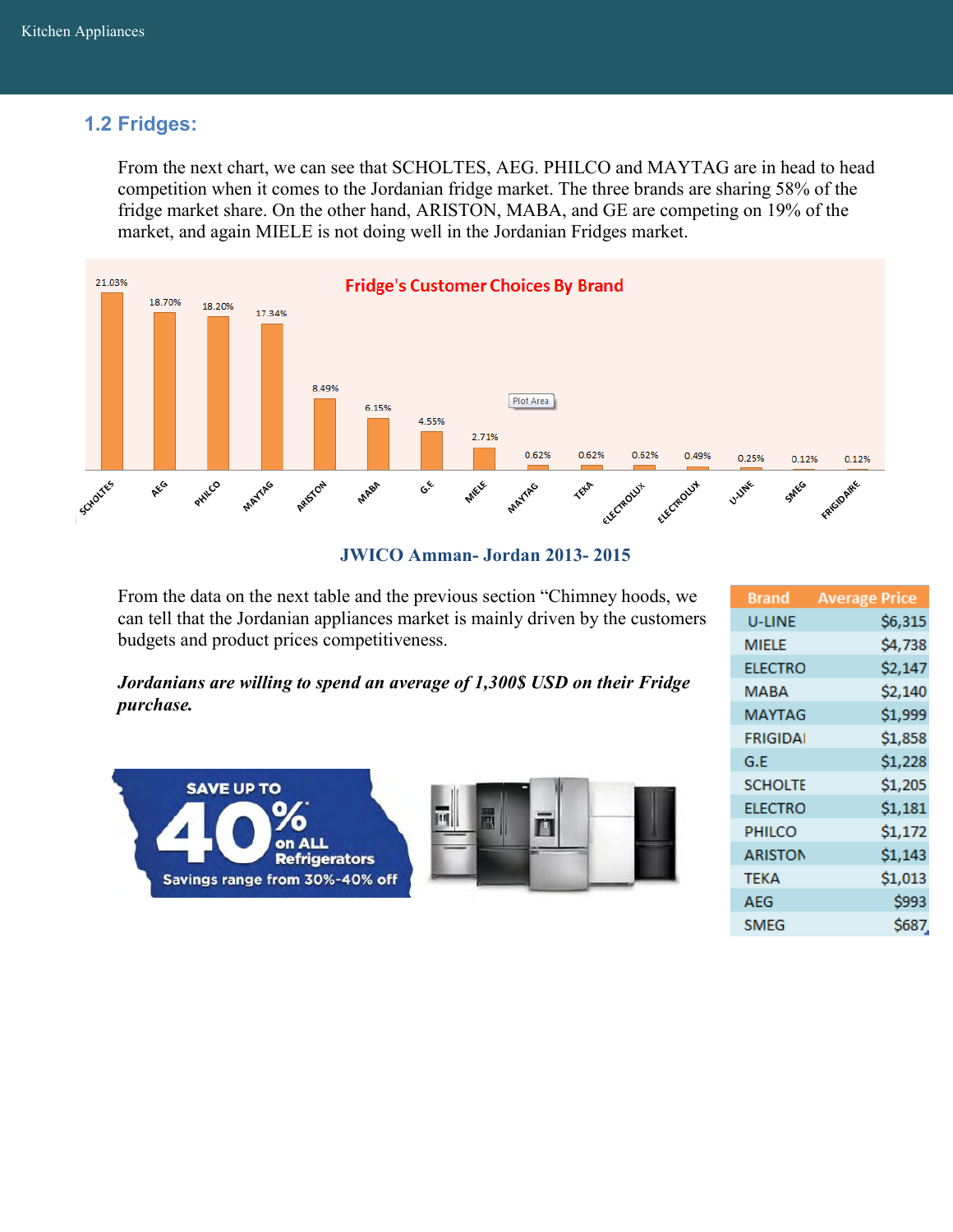#### **1.3 Kitchen Appliance Brands at Jordan :**

The followings are the major Kitchen appliance brands, their market shares, and price averages per Appliance Type, ARISTON is leading the appliance market in Jordan , according to sales professional in the market , ARISTON dealer is offering great after sales support service along with his competitive prices and has gained the an excellent customer stratification rates !



#### **Market Share by Brand (Kitchen Appliances) Amman- Jordan 2015**

| <b>Brand</b>                   |         |              |                                     |                          |                          |                   |                          |         | Chimney Hood DishWasher Freezer Fridge HOB Microwave Oven Washing Machine AVG Appliance Price |
|--------------------------------|---------|--------------|-------------------------------------|--------------------------|--------------------------|-------------------|--------------------------|---------|-----------------------------------------------------------------------------------------------|
| <b>MIELE</b>                   | \$4,591 |              | \$2,221 \$6,760 \$4,738 \$1,893     |                          |                          | \$2,076 \$4,064   |                          | \$3,289 | \$3,797                                                                                       |
| <b>ELECTROLUX</b>              | \$1,192 |              | $$1,106$ $$1,149$ $$1,181$ $$496$   |                          |                          |                   | $-$ \$1,183              | \$356   | \$960                                                                                         |
| <b>SCHOLTES</b>                | \$1,106 |              | $$1,146$ $$1,255$ $$1,205$ $$1,000$ |                          |                          | \$1,314 \$1,475   |                          | \$1,199 | \$1,153                                                                                       |
| <b>ELICA</b>                   | \$904   |              |                                     |                          | <b>All Contractor</b>    |                   |                          |         | \$904                                                                                         |
| <b>TEKA</b>                    | \$844   | \$876        | \$1,251 \$1,013                     |                          | \$623                    |                   | \$782 \$1,017            | \$915   | \$837                                                                                         |
| <b>ARISTON</b>                 | \$818   | \$969        |                                     | $-$ \$1,143              | \$708                    | $$1,134$ $$1,108$ |                          | \$994   | \$911                                                                                         |
| <b>SMEG</b>                    | \$780   | \$846        |                                     | \$857 \$687              | \$562                    |                   | \$951 \$905              | \$891   | \$755                                                                                         |
| <b>FRANKE</b>                  | \$690   |              |                                     | $\blacksquare$           | \$835                    | $$1,373$ $$1,148$ |                          |         | \$976                                                                                         |
| <b>MABA</b>                    |         |              |                                     | $-$ \$2,140              |                          |                   |                          |         | \$2,140                                                                                       |
| <b>TECHNOGAS</b>               |         |              |                                     |                          | \$230                    |                   |                          |         | \$230                                                                                         |
| AEG                            |         |              |                                     |                          |                          |                   |                          | \$1,327 | \$1,327                                                                                       |
| <b>EUROCUCINA</b>              |         |              | $\blacksquare$                      | Ξ                        | \$693                    |                   | $-$ \$1,071              |         | \$945                                                                                         |
| <b>ILVE GAS&amp;ELC.COOKER</b> |         |              |                                     |                          | <b>Contractor</b>        |                   | $-$ \$5,926              |         | \$5,926                                                                                       |
| AEG                            | ٠       | \$1,127      | \$1,178                             | \$993                    | \$555                    |                   | \$846 \$1,066            | \$1,098 | \$963                                                                                         |
| <b>MAYTAG</b>                  |         | \$901        | \$1,374 \$1,999                     |                          | <b>College</b>           |                   | $- $1,298$               | \$839   | \$1,589                                                                                       |
| <b>PHILCO</b>                  |         |              | $-$ \$1,468 \$1,172 $-$             |                          |                          |                   | $-$ \$838                | \$990   | \$1,162                                                                                       |
| <b>ELECTROLUX</b>              |         |              |                                     | $-$ \$2,147              | \$552                    |                   | $-$ \$1,056              | \$1,028 | \$981                                                                                         |
| <b>BLOMBERG</b>                |         | $\sim$       | \$669                               | $\overline{\phantom{a}}$ | <b>Contract</b>          |                   | And Contractor           |         | \$669                                                                                         |
| <b>TECNOGAS</b>                |         |              | $\blacksquare$                      | $\blacksquare$           | \$411                    |                   | $-$ \$1,110              |         | \$819                                                                                         |
| <b>SMEG</b>                    |         | <b>\$904</b> |                                     |                          |                          |                   | <b>All Contractor</b>    |         | \$904                                                                                         |
| <b>TERIM</b>                   |         |              | $\blacksquare$                      |                          |                          |                   | $-$ \$1,085              |         | \$1,085                                                                                       |
| <b>ELECTROLOX</b>              |         | \$901        |                                     |                          |                          |                   |                          |         | \$901                                                                                         |
| U-LINE                         |         |              |                                     | $-$ \$6,315              |                          |                   |                          |         | \$6,315                                                                                       |
| <b>FRIGIDAIRE</b>              |         |              | $-$ \$1,858 \$1,858                 |                          | ۰                        | ٠.                | $\overline{\phantom{a}}$ |         | \$1,858                                                                                       |
| <b>VIKING</b>                  |         |              |                                     | and the same             |                          |                   | $-$ \$8,610              |         | \$8,610                                                                                       |
| G.E                            |         |              |                                     | $-$ \$1,228              | $\overline{\phantom{a}}$ |                   |                          |         | \$1,228                                                                                       |
| <b>ILVE</b>                    |         |              |                                     |                          | $-51,091$                |                   | $-$ \$1,510              |         | \$1,301                                                                                       |

**Kitchen Appliances Average Prices per Brand per Appliance Type – JWICO – Amman- Jordan – 2015**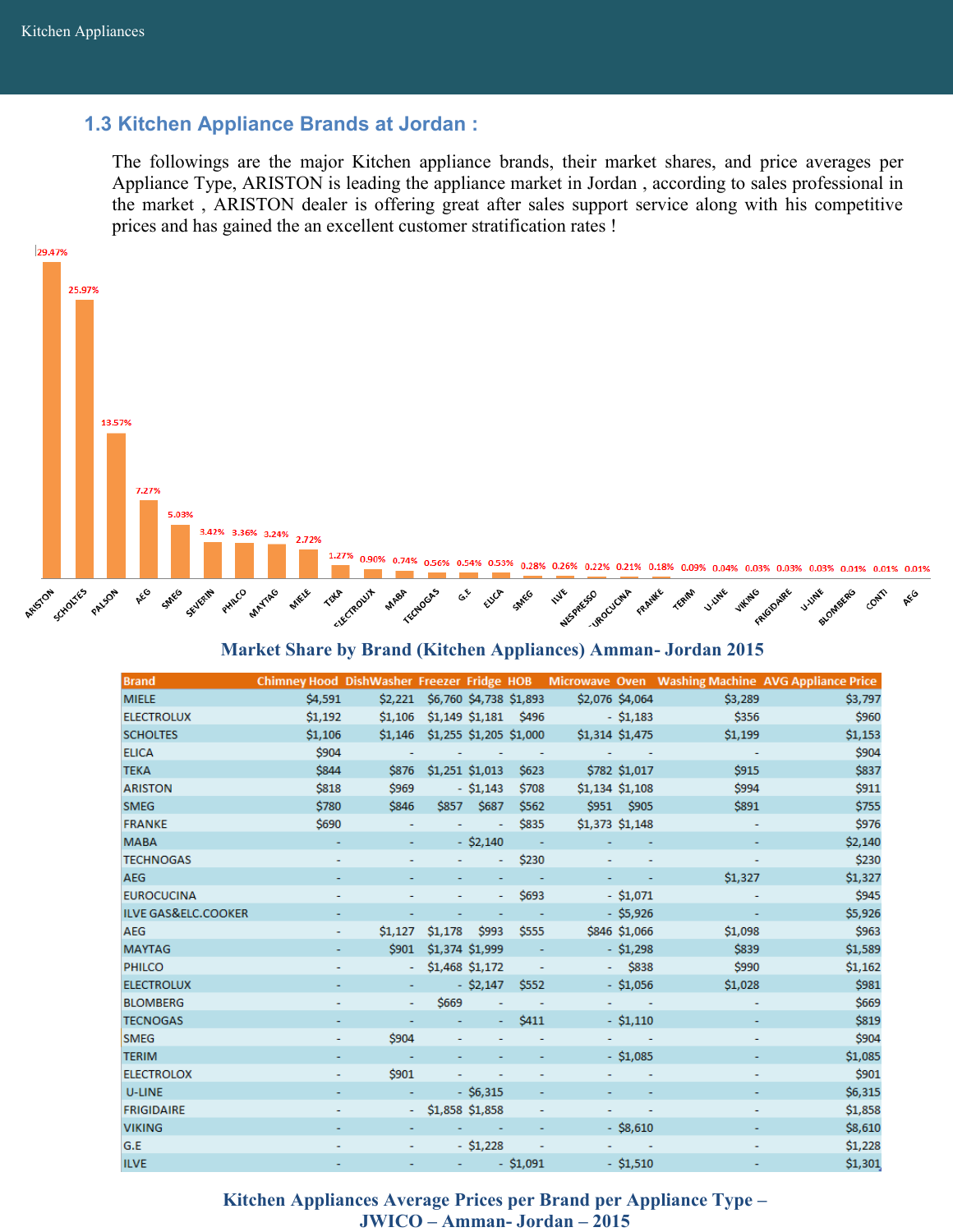

Designed and built by one of Europe's largest home appliances company,

Ariston is **Italy's number 1 brand.** With a **45 year history** of trusted innovation, Ariston has continued to offer and achieve exceptional and award winning results. With performance that matches up to its great look, Ariston offer more than just style.

*Total peace of mind*, we offer a 5 year warranty on all cooking appliances and selected washing appliances.

Ariston Appliances – **where design innovation, technology and lifestyle merge effortlessly.**

**HD COOKING** – Perfect cooking is easy to achieve, thanks to circulation of heat ensured by the sophisticated electronic device which manages the cooking cycles. HD cooking means uniform results on every cooking level. Eliminate cooking hotspots to create beautiful and evenly cooked food.

**OPENSPACE** – With the same external dimensions as a 60cm oven, and a standard built in space the OPENSPACE offer 20% extra capacity with 81litres. They offer 10 cooking functions, 6 of which are universal allowing everyone to become a Master Chef in the kitchen.

**ECO TECH** – Technology by nature, Ariston always considers energy saving as a fundamental deal for environmental protection.

LUCE RANGE – The latest technology comes together with award winning designs and designers, for appliances that are both advanced in terms of design but also in performance both ecologically and professionally. Luce intelligently combines high quality glass and the solidity of steel to create the best in innovation and elegance.

**FAST CLEAN** – An amazingly automatic self-cleaning cycle, which uses 500°C pyrolysis process to destroy any cooking grease or sugar residues left on the inner wall. Fast clean results make you think twice.

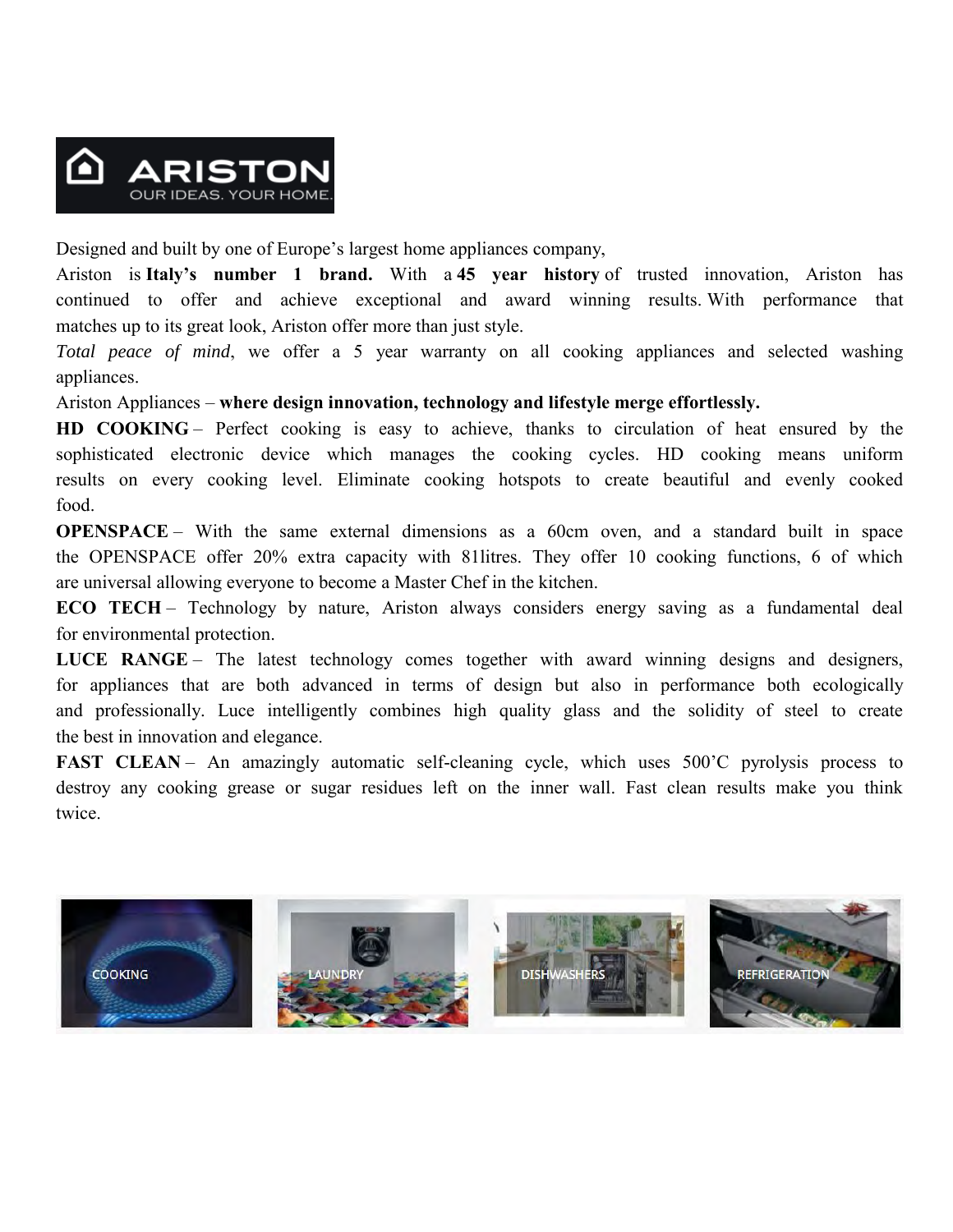

**Indesit Company** is one of the European leading manufacturers and distributors of major domestic appliances (washing machines, dryers, dishwashers, fridges, freezers, cookers, hoods, ovens and hobs). It is the undisputed leader in major markets such as Italy, the UK and Russia. Founded in 1975 and listed on the Milan stock exchange since 1987, the Group posted sales of  $\epsilon$ 2.7 billion in 2013. Indesit Company has 8 industrial areas (in Italy, Poland, the UK, Russia and Turkey) and 16,000 employees. The Group's main **brands are** *Indesit, Hotpoint and Scholtès.*

**Scholtès** Scholtès products embody the essence of the brand: "Recognized professionalism". Only Scholtès provides demanding users with truly innovative, perfectly designed machines. Their sophisticated style goes hand-in-hand with professional performance. Appliances like these make users proud: of their talent, of the perfect results they get, of their houses and lifestyles. These products are immediately recognized as coming from Scholtès. They are true icons, standard-bearers for uncompromising quality and professionalism. They speak volumes about their owners.



PALSON is an electrical appliances company who offers huge number of high-quality and cost effective products, PALSON is doing great business at Jordan .



**PREMIERE COMPACT PROFESSIONAL HAIR DRYER** 



**LUXURY GRILL** 



**RODEO GRILL** 



**HOUSTON GRILL** 











**KANSAS GRILL** 

**RANGER 1000W** 

**ACAPULCO 850W JUG** 

COPACABANA 600W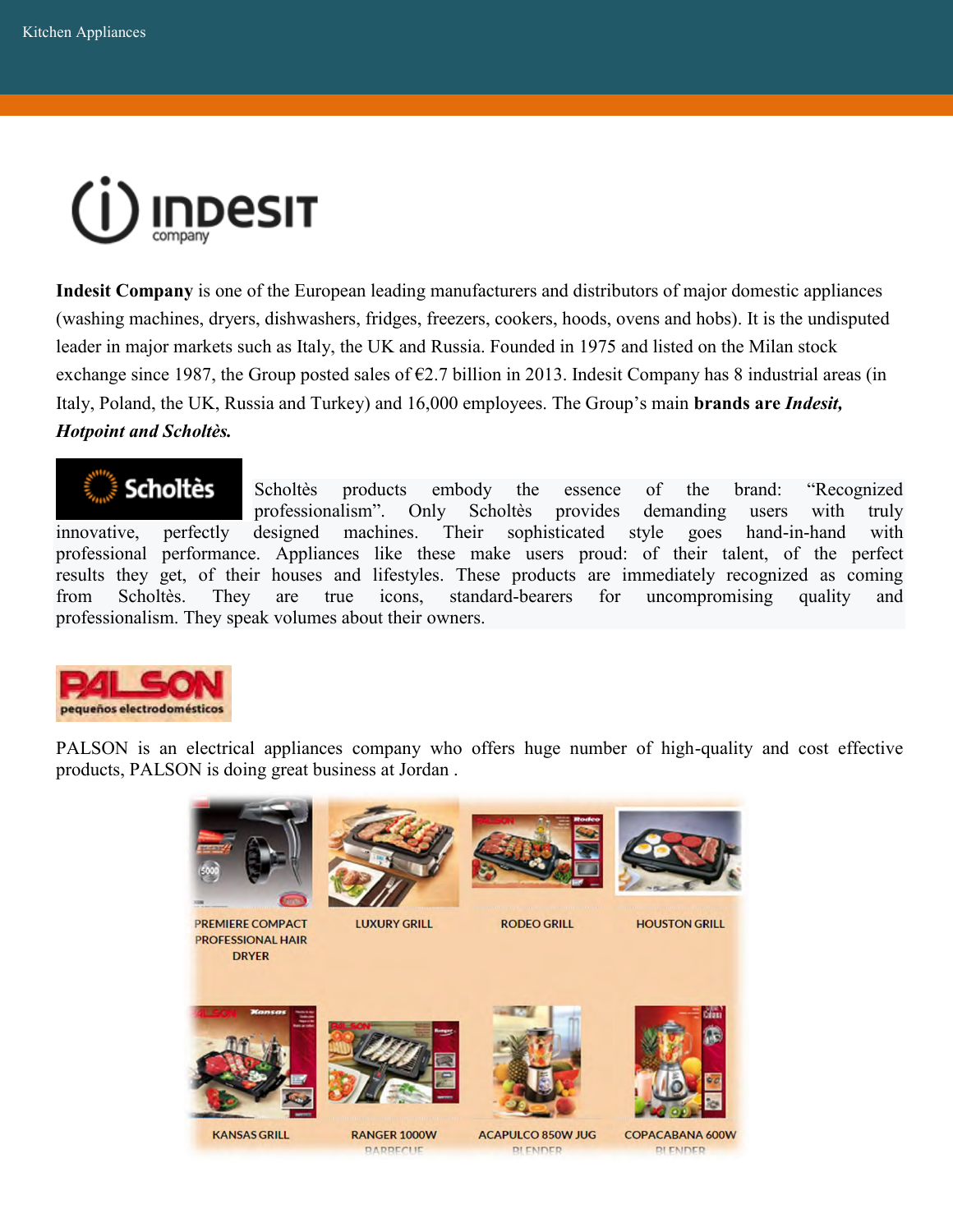

#### **ELECTRONICS INDUSTRY EVER SINCE.**

AEG stands for Advanced Engineering from Germany which is why each product is developed to be Perfekt in Form und Funktion.

From leading the way with the world's first automatic washing machine in 1950, to pioneering the use of heat pump technology in tumble dryers; from designing the world's first 'green' range, to the first generation of induction cooktops, AEG has been at the forefront of almost every kind of technology we take for granted in the home.

So what is it about AEG that has made it a leader in household innovation for over a hundred years? The reason is simple: our commitment to perfection. Since visionary architect Peter Behrens joined AEG in 1907, our cutting-edge designers have worked hard to create appliances that combine outstanding performance with excellent German design and energy efficiency.

In 2011 AEG launched its elegant Neue Kollektion: the result of 125 years of crafting appliances to the highest level of perfection. The Neue Kollektion features ground-breaking innovations including revolutionary induction cooking technology and an advanced steam oven that allows you to use a unique combination of steam and hot air. Every day, we are striving to create the ultimate appliances for your home.

Perfekt in Form und Funktion is more than a slogan – it's a philosophy.



Cooking

Advanced technology combined with style and award-winning design



**Dishwashing** State of the art performance in the most silent way



Range Hoods Stylish range hoods to complement all kitchen and cooking needs



Laundry Designed to give you perfekt laundry results every time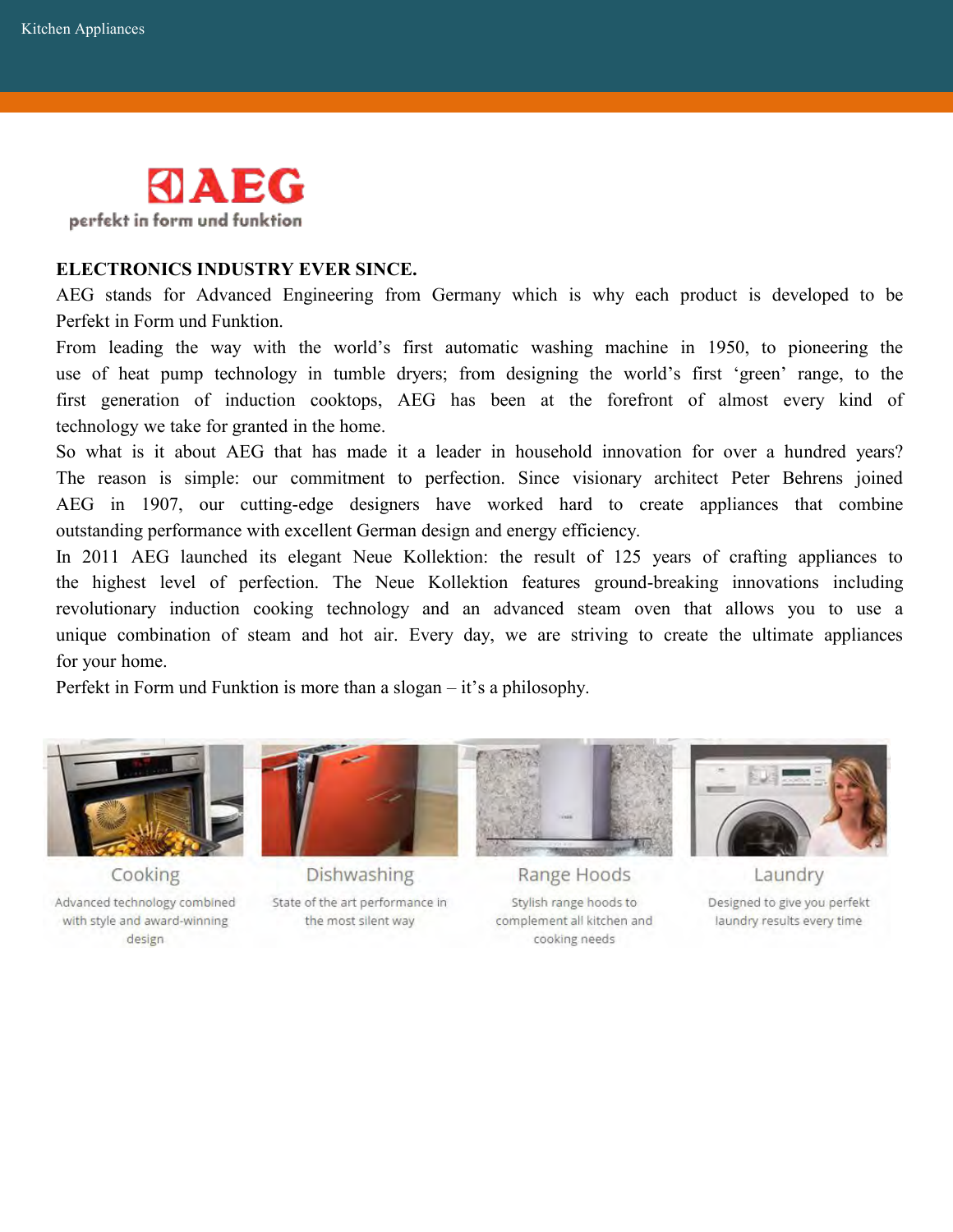

#### **SEVERIN - TASTEFUL TECHNOLOGY**

SEVERIN has been manufacturing electronic household appliances for over 60 years, with the aim of making daily life as easy as possible. German quality standards in conjunction with simple operation are the hallmarks of our claim. Find useful information about products, services and more at severin.com – quickly and easily.







Kitchen appliances v



The faster you  $\vee$ 

Baking v

Sweet treats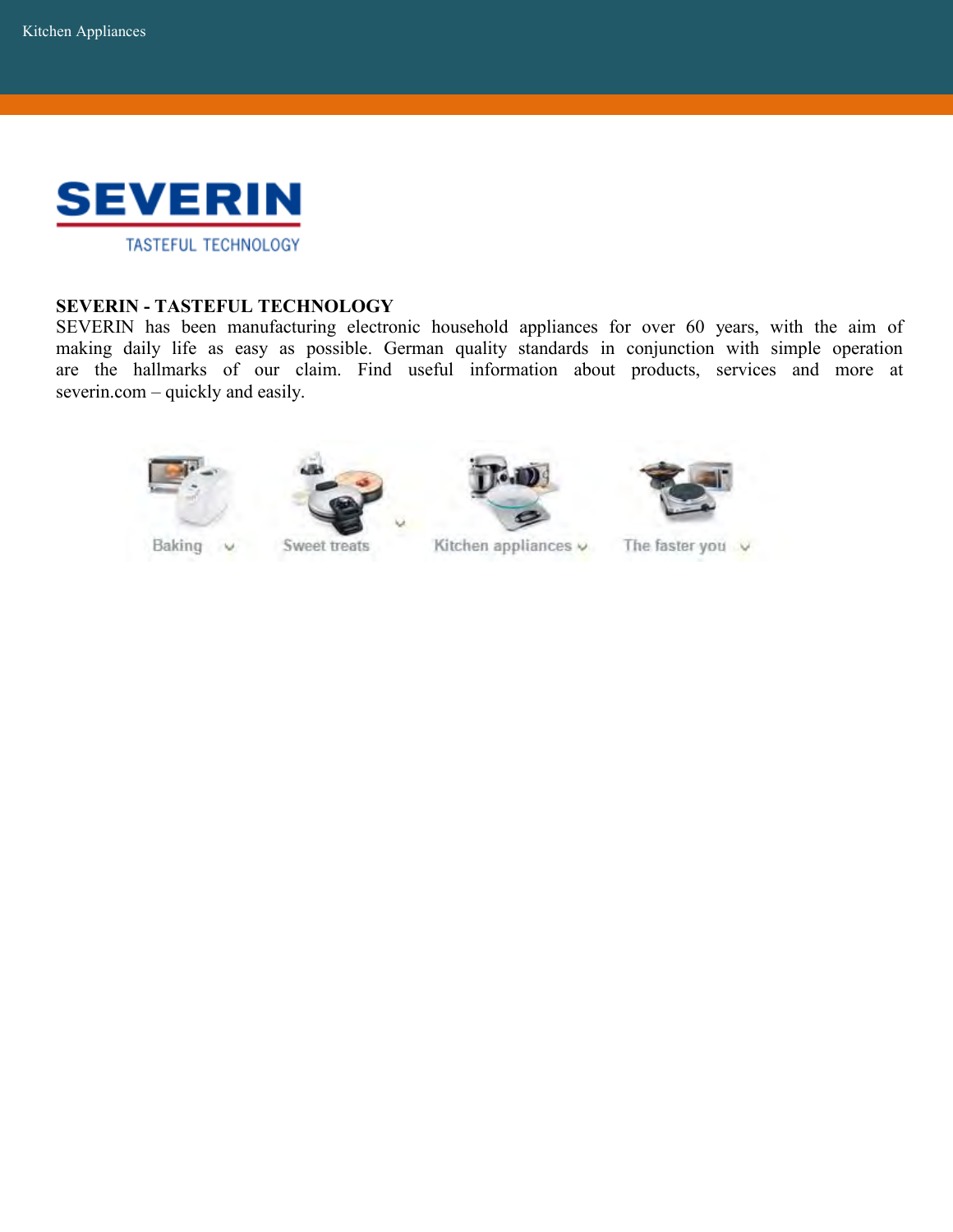# **2. Types of cooktops available in market**

There are 3 types of cook-tops available in market: Gas, Electric and Induction. This is how they are different:

2.1 **Gas:** This type of cooktop has a burner on top and uses gas (LPG or PNG) to burn a flame that is used to cook food.

#### **Pros:**

- $\checkmark$  Gas stoves provide better cooking control. One does not have to worry too much about position and size of the utensil kept on it. Though it can impact efficiency.
- $\checkmark$  One does not have to depend on power cuts for cooking.
- $\checkmark$  Good for cooking most Indian food like chapatti, etc.
- $\checkmark$  No specific requirement for utensil type.

#### **Cons:**

- Inflammable and thus dangerous. Can cause burns.
- Heats up the surroundings as well. Can increase the cooling bills if the environment is air conditioned.
- Ceiling Fans cannot be used along with it.
- Flames do produce CO2.
- 2.2 **Electric**: This type of cook-top has a coil that heats up due to resistance when current passes through it. As its name, it uses electricity to generate heat and cook food.

For Electric Coil Cook-tops:

#### **Pros**:

- $\checkmark$  Not inflammable thus creates a little safer environment.
- $\checkmark$  More energy efficient than gas stoves and can be economical than gas stoves if gas is not available at subsidized rates.
- $\checkmark$  Not as good as a gas stove for cooking food like chapatti but still can be used.
- $\checkmark$  Releases less heat to the surrounding and ceiling fans can be used along with it.

**Cons**:

- Can cause burns when touched.
- Takes time to heat up.
- Can only be used with flat surface utensils.
- Inadequate power supply can stop cooking.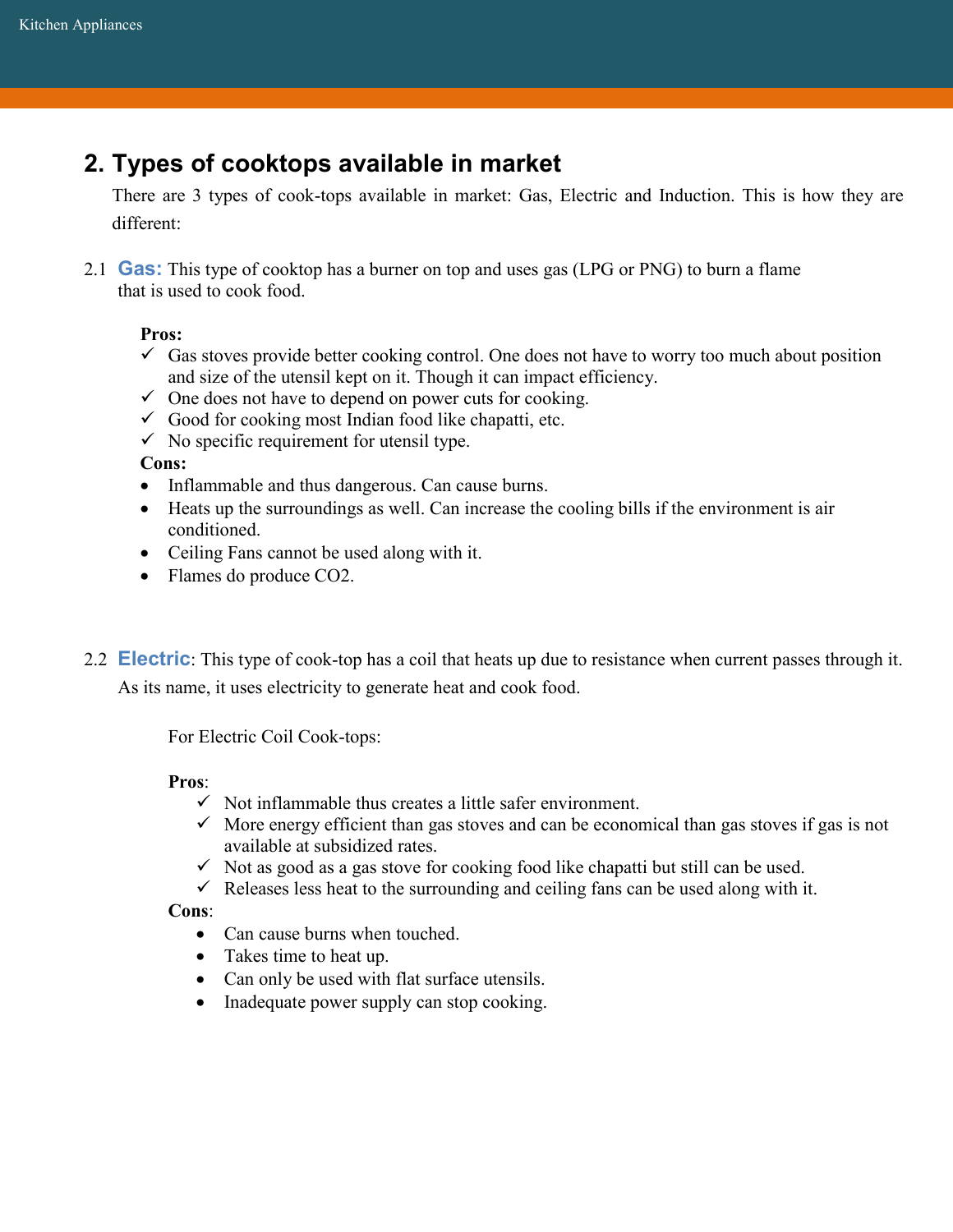2.3 **Induction**: Although this type of cook-top uses electricity but it uses magnetic property of steel to directly heat the cooking vessel. Unlike other cooking methods it does not use flames or red-hot element to cook. Thus it is considered more energy efficient. Also it only heats the vessel in contact thus reduces possibility of injury.

#### **Pros**:

- $\checkmark$  Induction cook-tops heat faster and distribute heat more evenly.
- $\checkmark$  They are completely safe as they heat only when a steel or iron element comes in contact.
- $\checkmark$  They are easier to clean.
- $\checkmark$  Efficient in terms of energy use.
- $\checkmark$  Come with programmable temperature controls.
- $\checkmark$  No heat wasted as it cools quickly as one shuts it down.

#### **Cons:**

- $\checkmark$  Can only be used with steel or iron utensils. Thus the kitchen has to be adjusted accordingly.
- $\checkmark$  They are generally expensive than regular cook-tops.
- $\checkmark$  Can be used only with flat surface utensils.
- $\checkmark$  Inadequate power supply can stop cooking.
- $\checkmark$  Will not work at all for some Indian food like chapatti.
- $\checkmark$  Some people observe that the heating is localized and mostly happens at the center of the utensil. This makes it important to put the right sized utensil on a induction cook-top and oversized ones should not be used.
- 2.4 **Steam Oven:** Unlike traditional ovens which use dry, hot air created by heating elements to cook food, steam ovens unsurprisingly, simply use steam! By boiling water in an inbuilt reservoir, steam ovens create a cloud of steam inside the oven chamber which circulates around your food and, in turn, cooks it.

#### **What Can Be Cooked In A Steam Oven?**

Steam ovens are extremely versatile making them great for cooking just about anything! Just like conventional ovens you can cook vegetables, fish, meat, pasta, bread, desserts and even rice, just to name a few! Take a look at some of these amazing recipes to see just how creative you can get if you decide to invest in a steam oven for your kitchen:

> [Autumn Beef and Herb Salad with Orange Dressing](http://www.alacarte.miele.com.au/au/alacarte/food/food_autumn_beef_and_herb_salad_with_orange_dressing_aus.aspx?incHit=1) [Honey-Wheat Sandwich Bread](http://www.williams-sonoma.com/recipe/honey-wheat-sandwich-bread.html) [Gourmet Beef and Potato Salad](http://www.alacarte.miele.com.au/au/alacarte/food/food_gourmet_beef_and_potato_salad_new_aus.aspx?incHit=1) [Chocolate Pots de Crème](http://www.williams-sonoma.com/recipe/chocolate-pots-creme.html)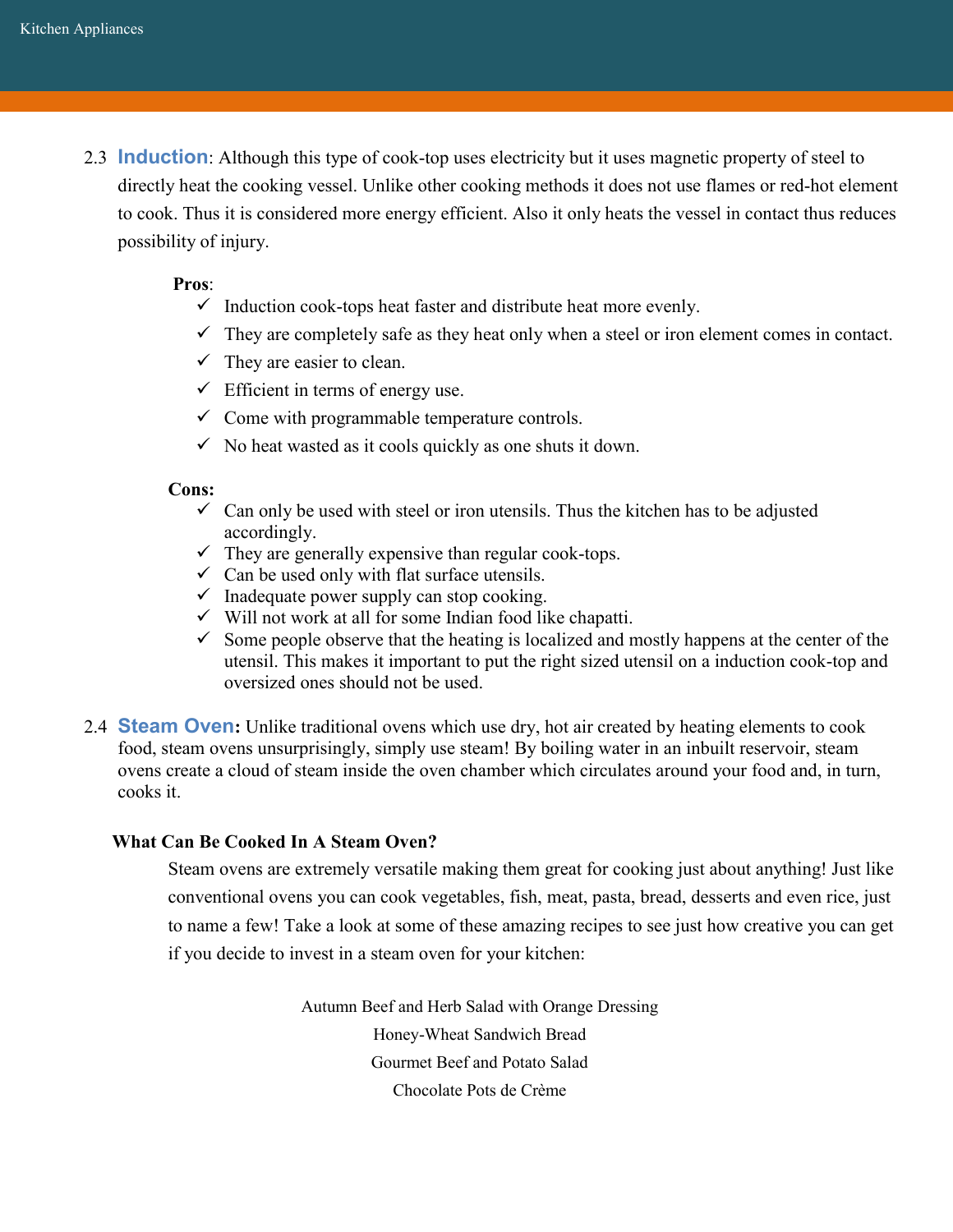#### **The Different Types of Steam Ovens:**

Like most appliances, steam ovens come in different shapes, sizes, finishes, and can even have different technologies integrated. They are generally both small and compact like the size of a microwave, or the size of a conventional oven.

The following are the two different types of steam oven you are most likely to come across:

**Standard Steam Ovens -** This is the classic steam oven which simply uses steam alone to cook your food to perfection.

**Steam Ovens with Convection -** These ovens not only use steam but also use a fan to help force air around the oven resulting in quicker cooking times and even a little browning!

#### **The Pros of Steam Ovens**

Steam oven yield many advantages when it comes to cooking food, take a look at the list below to help you decide whether a steam oven is right for you.

- Cooking your food using steam helps your food to retain more flavor, texture and colour which is why it is a top choice for many high end restaurants.
- Using steam is one of the healthiest ways to cook food. Less nutrients, vitamins and minerals are lost this way.
- Steam ovens are incredibly easy to clean compared to conventional ovens. You simply wipe excess moisture out with a cloth. As food will not burn or bake on in a steam oven there is no need for time consuming oven cleaners and scrubbing!
- Cooking with steam is quick and easy and can often reduce cooking times.

#### **The Cons of Steam Ovens**

It's always a good idea to weigh up both the pros and cons when choosing appliances for your kitchen, but I am happy to tell you that steam ovens have very little downfalls. One of the only major issues you may find with a steam oven is that food cannot be browned or crisped in it, meaning you won't be able to achieve that chargrilled look or a golden roasted turkey.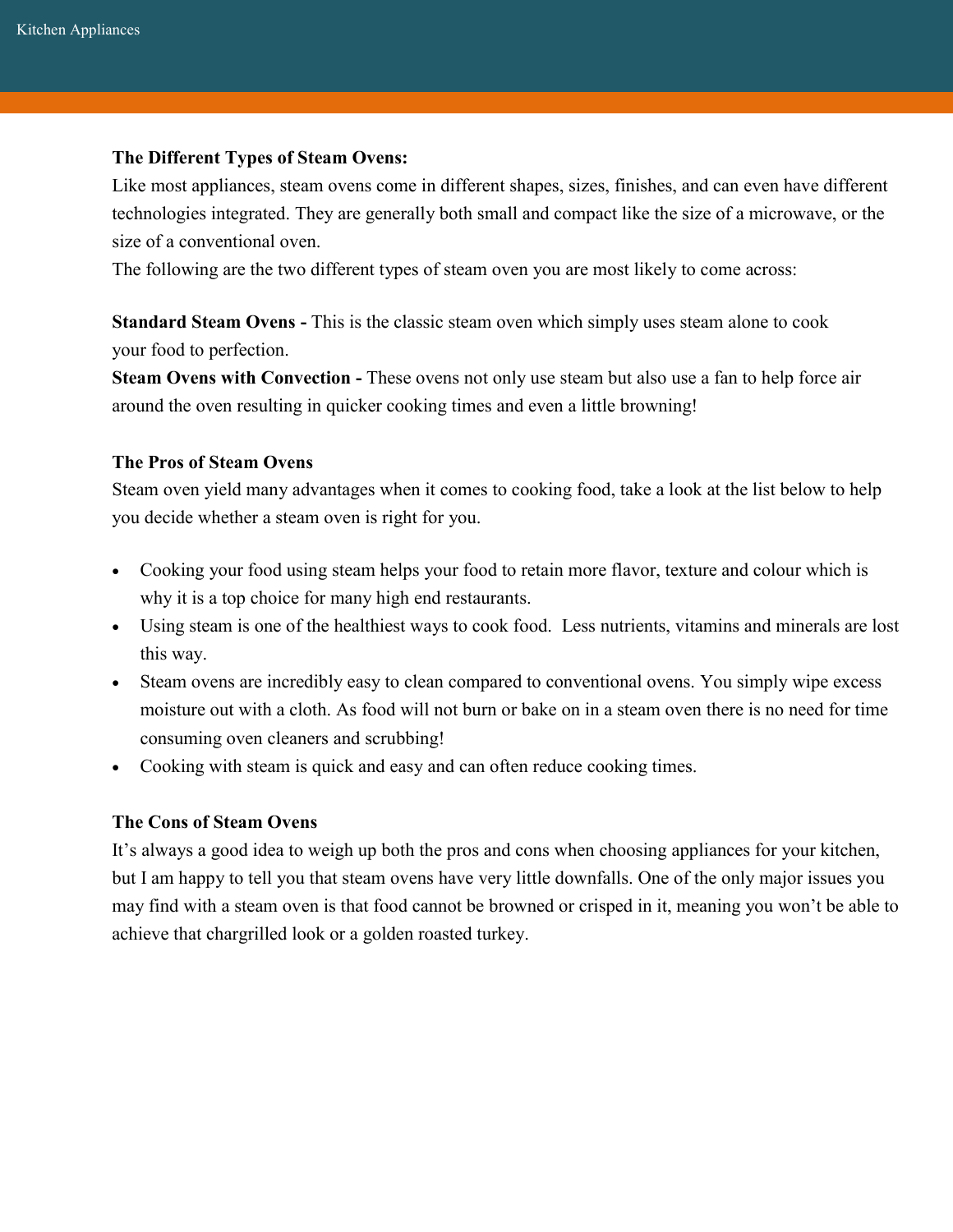# **3. What does Aga stands for and why is it important for kitchen culture?**

The Aga cooker - beloved of housewives throughout Britain - was invented by a Nobel Prizewinning scientist to help his wife who was exhausted by the drudgery of cooking.

Gustaf Dalen was blinded by an acetylene explosion in 1912 - the same year he won the Nobel Prize for Chemistry.

Forced to stay at home in Sweden, it came to his attention that his wife was being drained by the demands of running a household.

So in 1922 he designed an all-in-one cooker/water heater and laundry dryer to help mitigate the stress that having a blind husband had caused Elma, his wife.

The first solid-fuel Aga cooker featuring a black top with white front panels was introduced to Britain under licence from Aga in Sweden in 1929.

The popularity of the cooker with the owners of medium-sized and large country houses led to the term "Aga Saga" being coined.

The secret to the Aga cooker's success is its heavy iron castings, which absorb and retain heat. This means food is cooked by radiant heat, not heated air as in most ovens and, as a result, the food retains more moisture and flavour.

It combines two large hotplates and two ovens in one unit.

AGA stands for Aktiebolaget Gas Accumulator, the name of a Swedish company that invented a system of safe storage for the acetylene gas used in lighthouses.

The Aga is known for its longevity, with many cookers still operating after more than 50 years. In 2009, in conjunction with the Daily Telegraph and to celebrate the 300th anniversary of its foundry, AGA set up a competition to find the oldest cooker still  $\Box$   $\Box$   $\Box$  in use. There were thousands of entries, but the winning cooker was installed in 1932 and belonged to the Hett family from Sussex.

*Around 750,000 households globally have an Aga. Surprisingly they have become increasingly popular in France. More than 1,500 French kitchens bought an Aga between 2002 and 2006.*



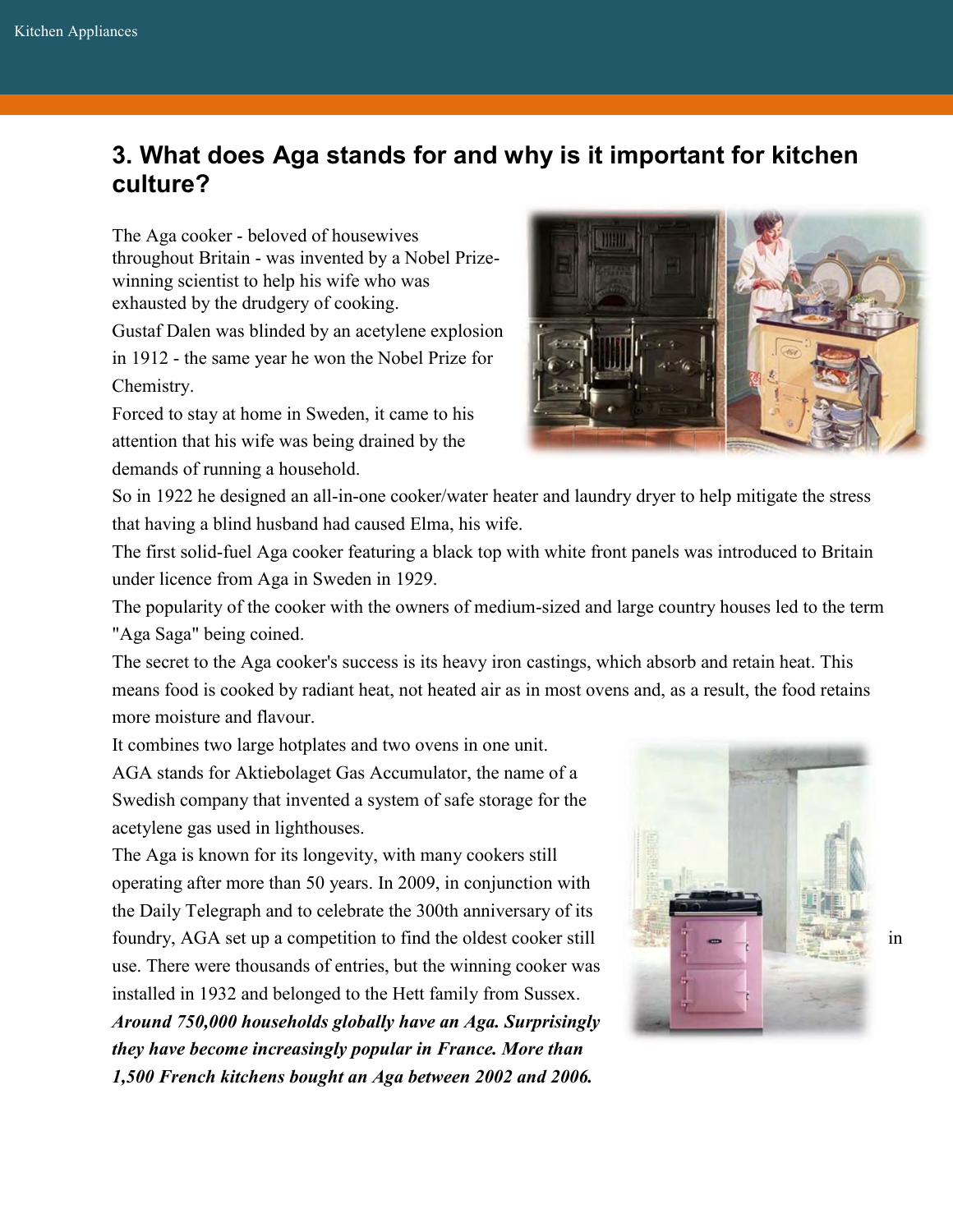### **The British Obsession with the AGA Cooker**

For the British, it is a sign of prestige and dignity.

The Aga is extremely energy inefficient (425kWh per week compared to 580kWH per year for a normal gas oven), extremely impractical (with its four ovens and as much steel as a small Korean car), practically indestructible with its at least 50 years lifespan, and godlessly expensive, ranging from \$13,000 to \$30,000.

But Aga is something of a cult for the Brits from the middle and upper class. With its olden-days-looking exterior and robust interior, the Aga personifies the British taste for tradition and style (or traditional style). That's why it is usually the centerpiece of the house. A



housewife will always show off her Aga to her guests. In fact, out of the entire home, the British invest the most money and effort in their kitchens, which is quite paradoxical since they are known for their mediocre cuisine (which I don't really agree with).

#### *In Britain Aga culture is very similar to the Harley Davidson Rider's Club – Brits simply become one with their Aga !*

### **Innovated AGA Design 2014**

In 2014 the AGA City60 was launched. The product reflected the history and passion felt within the Group for the AGA design. The need for a lid was felt to be central as it was a visual prompt and integral to a product being an AGA. The cooker handrail is a feature so beloved by those who lean on their AGA that it too had to stay in the traditional model - while a contemporary design was introduced to show that the AGA can be a perfect part of the minimalist straight line designs that dominate built-in Germanic kitchen design.

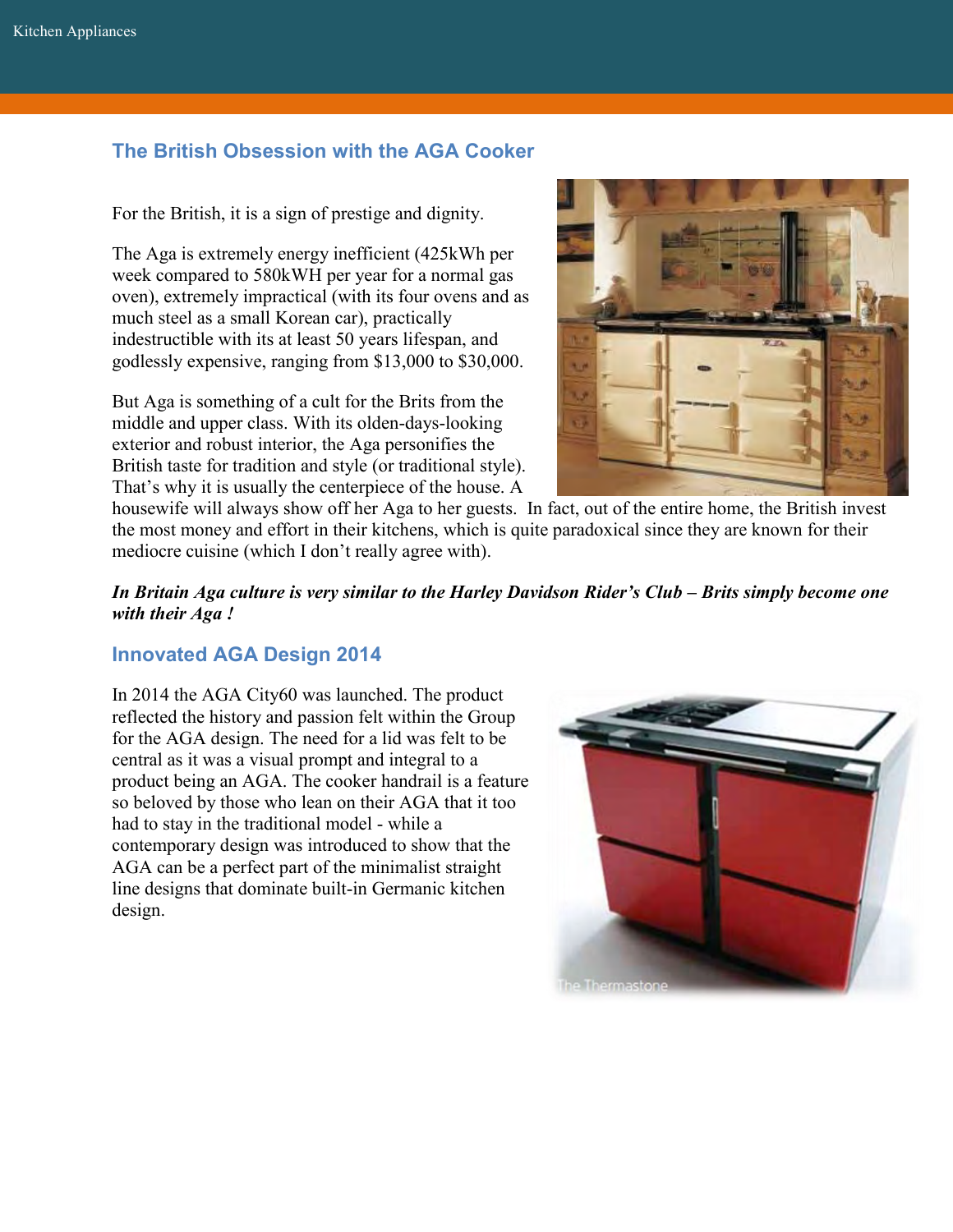# **4. Who was Frigidaire**

General Motors President [Billy](https://history.gmheritagecenter.com/wiki/index.php/Durant,_William_Crapo)  [Durant](https://history.gmheritagecenter.com/wiki/index.php/Durant,_William_Crapo) personally bought the Guardian Frigerator Company of Detroit, MI. in June *1918* with his own money. Guardian was a struggling company that had produced its first self-contained electric refrigerator in 1916 but had sold only 40 units in its first 2 years. In 1919, General Motors repaid Durant his investment of a little over \$56,000.00 and renamed the company [Frigidaire.](https://history.gmheritagecenter.com/wiki/index.php/1919,_Frigidaire_Gives_GM_a_Non-Automotive_Edge) GM employed new mass production and sales techniques of the auto industry to the company and by 1924 they were showing a profit. In 1926, the first all-steel refrigerator cabinet was introduced.



By 1929 Frigidaire had sold one million units and despite the great depression, sales grew. In 1931, Frigidaire scientists developed a safe refrigerant, Freon 12. Before that a dangerous and toxic sulfur dioxide or ammonia gas was used. In 1938, Frigidaire produced its first air cooled window air conditioner.

During WWII even Frigidaire had halted production to contribute to the war effort by building Browning .50 caliber machine guns, aircraft parts and other military items. In 1947, after production had resumed, a laundry product line was added. By 1958 Figidaire had built its 50 millionth product and in 1965 the automatic icemaker was introduced. It delivered ice cubes to the door, which is a popular option today.

Over the years, Frigidaire has produced air conditioners for [vehicles,](https://history.gmheritagecenter.com/wiki/index.php/1939,_%22Silversides,%22_the_Hallmark_of_Bus_Design) [homes and](https://history.gmheritagecenter.com/wiki/index.php/1929,_The_First_Room_Air_Conditioner)  [business,](https://history.gmheritagecenter.com/wiki/index.php/1929,_The_First_Room_Air_Conditioner) refrigerators, freezers and commercial coolers, stoves, ovens, ranges, washing machines, dryers, dishwashers, trash compactors, hot water tanks, microwaves, and just about any other appliance available.

In 1979, after a decade of layoffs and increased production costs General Motors sold Frigidaire to White Consolidated Industries*. In 1986, AB Electrolux of Sweden purchased Frigidaire*



**Frigidaire with Icemaker**



**Frigidaire Automobile Air Conditioning**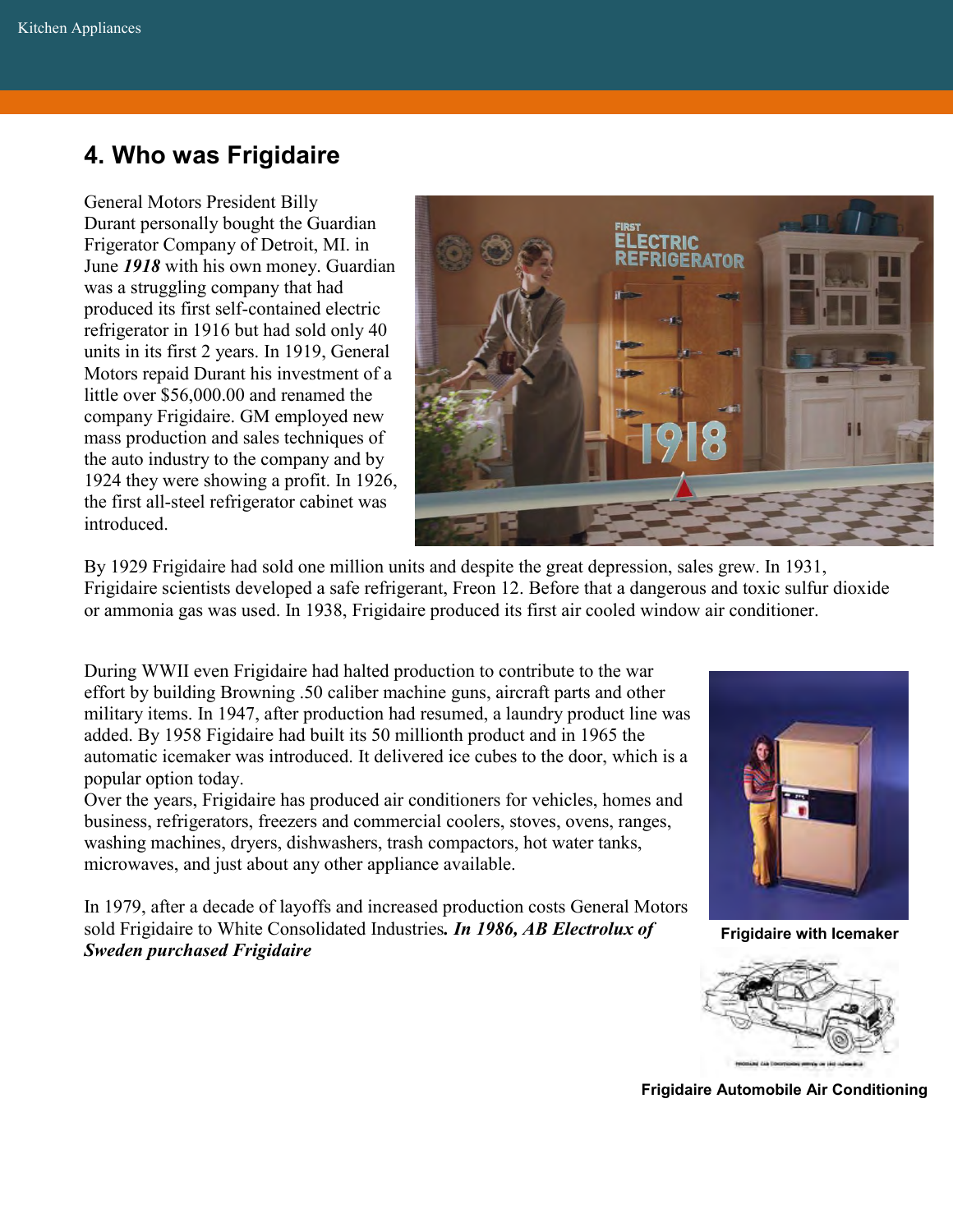# **5. Rangehood design effect on wall units**

### **Undermouted Rangehood**

Undermount rangehood enclosed in cabinetry to give a clean look and possibly allow use of the space either side of the duct. The kitchen was supported by stainless steel top and splash back, Metal splash board instead of tiles Two burner gas plus real oven!

In this design the hood's (in case it is vented range) ductwork can be routed through the wall cabinet, where it is out of sight.

### **Canopy Wall-Mount Rangehood**

A professional-grade [appliances](http://www.bhg.com/kitchen/appliances/) call for heavy-duty ventilation hoods. This wall-mount canopy-style hood has a streamlined look that would suit a contemporary [kitchen](http://www.bhg.com/kitchen/) but also recalls the seamed metal roof of a barn, making it a good choice for a country-style kitchen as well. Wall cabinets were removed to be to fit the range hood in the kitchen

The range hood's location can greatly affect performance and ease of installation. An outside wall is the ideal location for a range hood because the duct work required will be short and straight. This allows the vent to work at optimum performance while minimizing the preparatory ductwork.

### **Pull-Out Rangehood**

The "*hood*" to go away-- it is flush with the cabinet above and when you want to use it you pull it forward and the light comes on and the fan come on--when"

This type of hoods will help you keep things simple and out of sight while saving space, the cabinet above the hood can still be used to gain extra storage





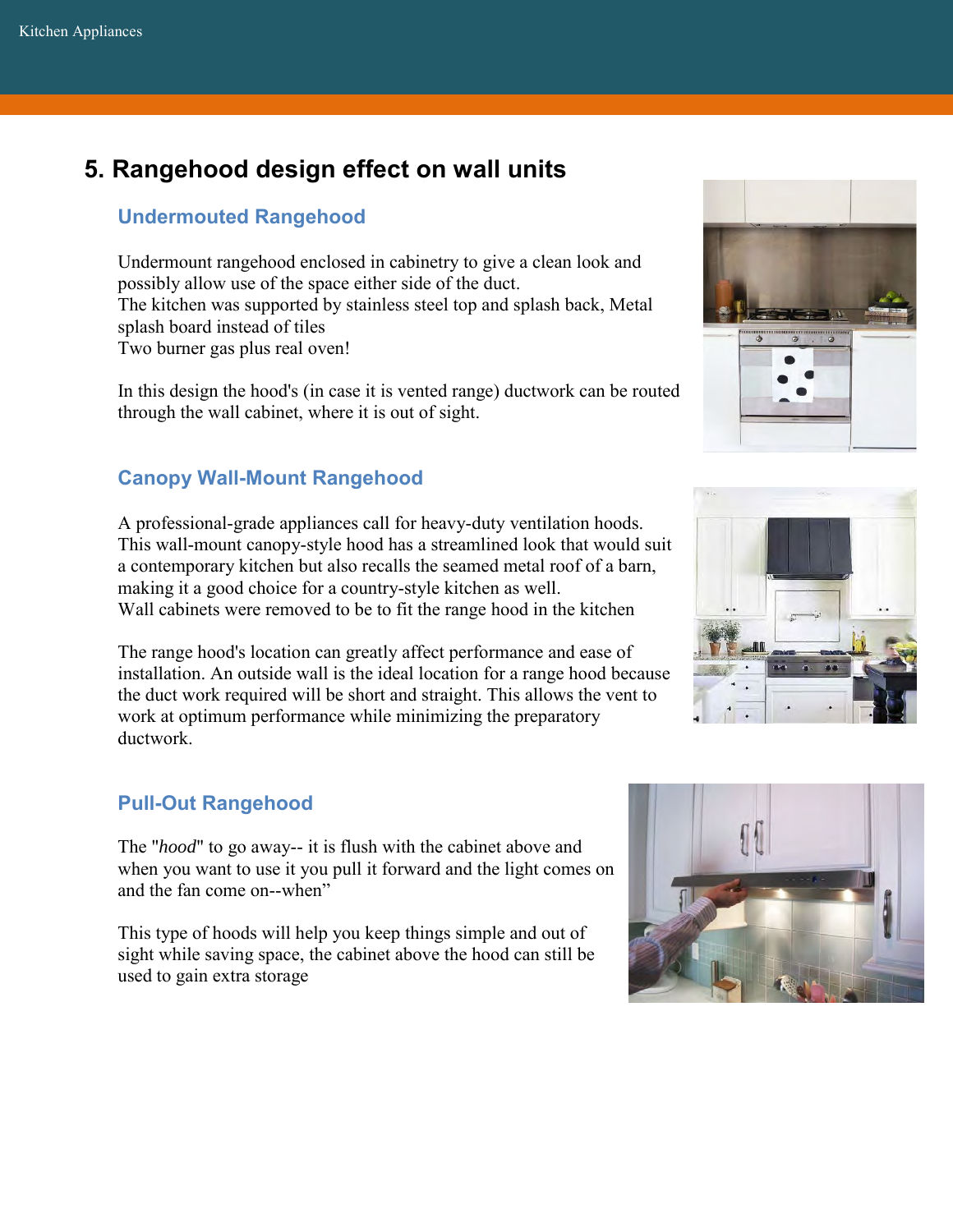# **6. Drawing Task :**

Base corner unit:

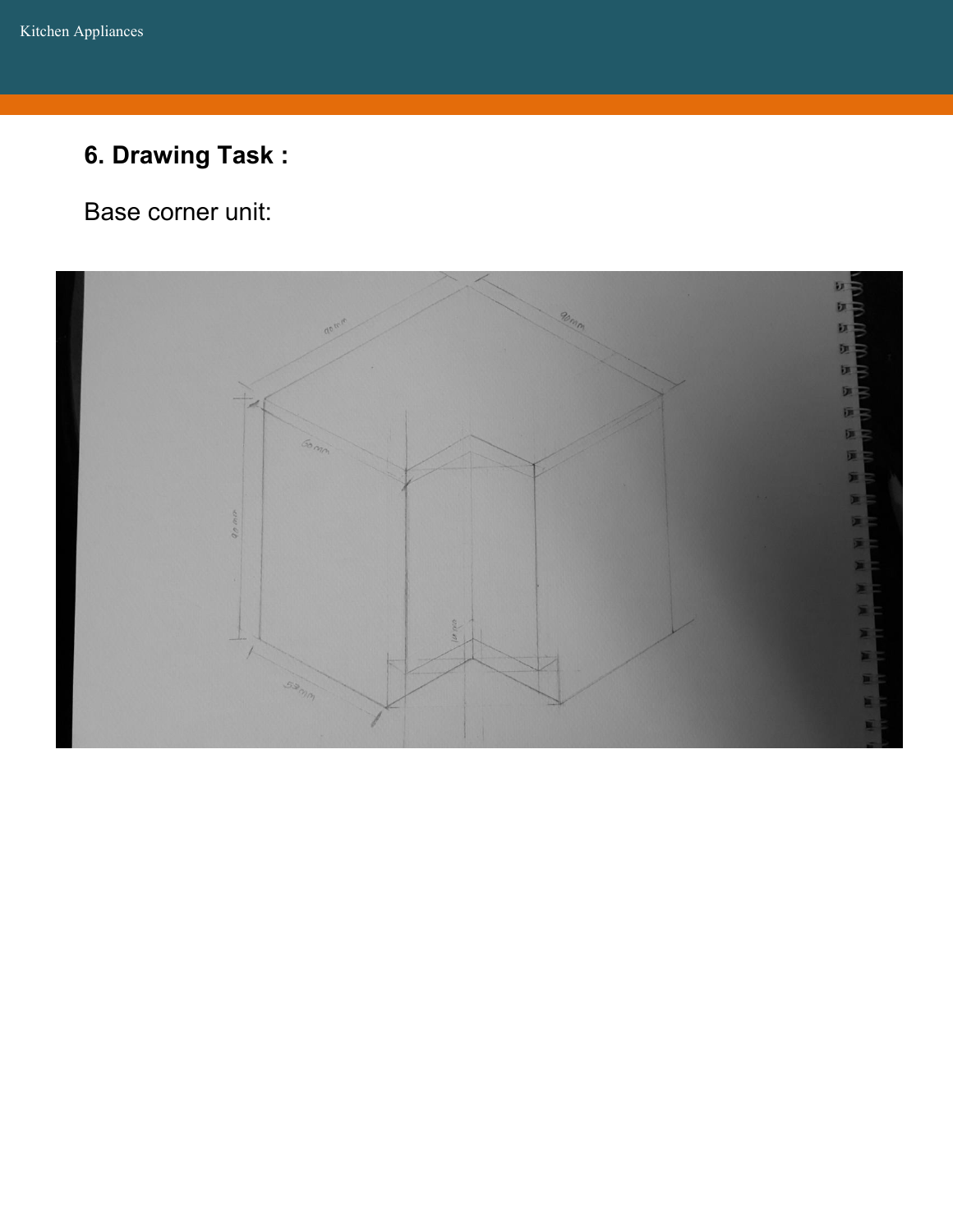## **References**

**Daily mom, "2015" , Kitchen Appliances for busy families .[online] Available at: < http://i2.wp.com/dailymom.com/portal/wp-content/uploads/2015/04/Kitchen-Appliances-for-Busy-Families.png?resize=560%2C560> [Accessed 28 April 2015]**

**Jocazz, "n.d" , luxury-best-kitchen-appliances.[online] Available at: <http://www.jocazz.com/7981/img/luxury-best-kitchen-appliances-image-on-best-kitchen-appliances/> [Accessed 28 April 2015]** 

**HGTV, "n.d" , Choosing Kitchen Appliances.[online] Available at: < http://www.hgtv.com/remodel/kitchen-remodel/choosing-kitchen-appliances/> [Accessed 28 April 2015]** 

**MykitchenArt, "n.d", Scholtes chimeny image.[online] Available at: http://www.mykitchenart.com/upload/product/ariston---HDA-9-T-IX\_dedf7b132c.jpg/> [Accessed 29 April 2015]** 

**Ariston, "2015", About Ariston.[online] Available at: <http://aristonbrand.com/about-us/overview/> [Accessed 29 April 2015]** 

**Indesit -Scholtes, "2015", About Scholtes.[online] Available at: < http://www.indesitcompany.com/inst/en/brands/brands.jsp /> [Accessed 29 April 2015]** 

**AEG, "2015", About AEG.[online] Available at: <http://www.aeg-appliances.ca/> [Accessed 29 April 2015]** 

**Bijli Bachao , "2015", Types of cooktops available in market.[online] Available at: < https://www.bijlibachao.com/appliances/cooktop-comparison-gas-electric-and-induction.html/> [Accessed 30 April 2015]** 

**Bijli Bachao , "n.d", Types of cooktops available in market.[online] Available at: < https://www.bijlibachao.com/appliances/cooktop-comparison-gas-electric-and-induction.html/> [Accessed 30 April 2015]**